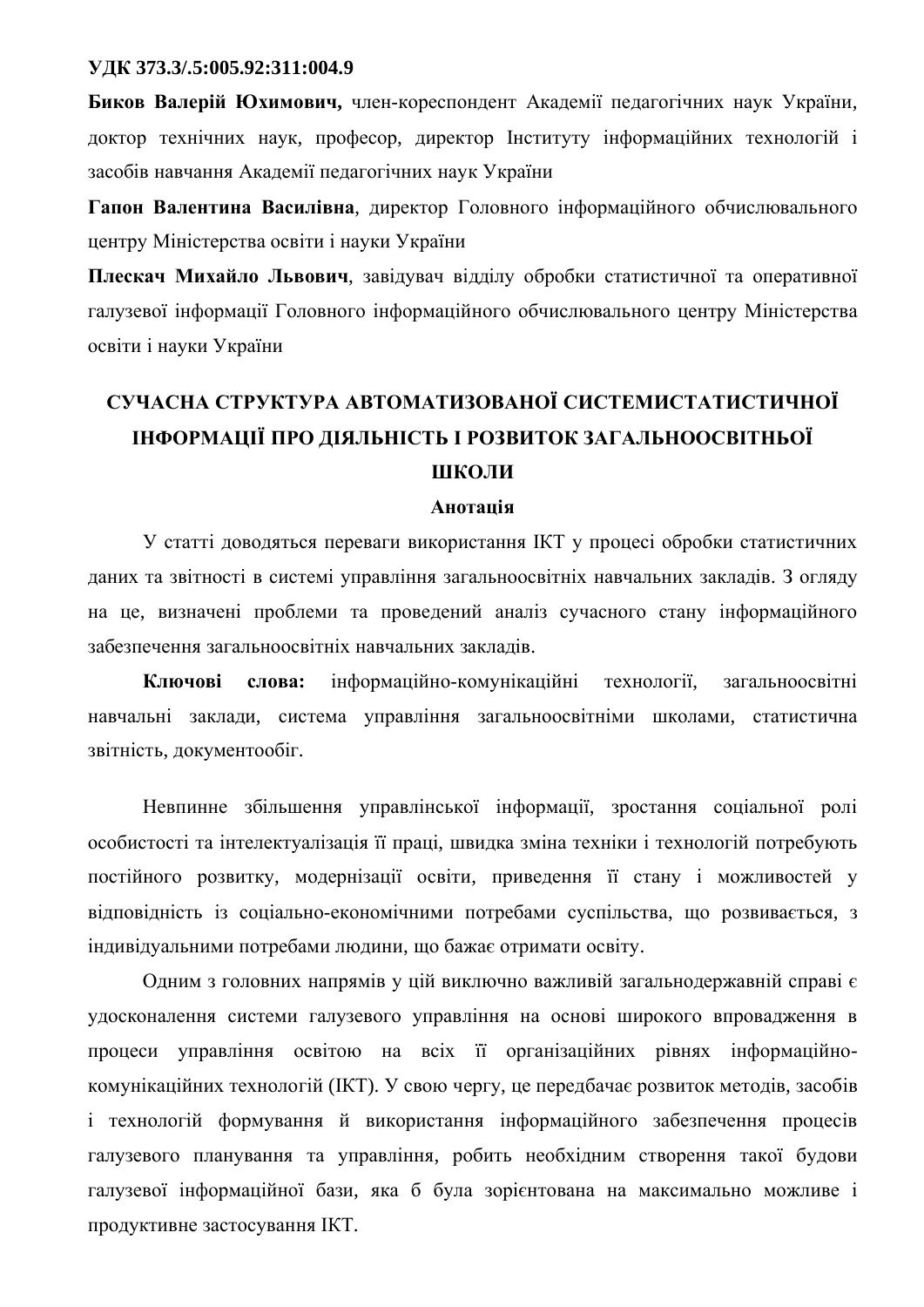Як першочерговий етап удосконалювання інформаційного забезпечення процесів галузевого планування та управління будемо розглядати етап переведення існуючого інформаційного забезпечення цих процесів у системі освіти, орієнтованого на традиційну, переважно ручну (у тому числі за допомогою електронних клавішних обчислювальних машин) технологію оброблення даних, у новий стан, відмінною стороною якого є орієнтація методів і засобів інформаційного забезпечення на автоматизовану, переважно комп'ютерну технологію оброблення даних.

Виділимо низку ряд проблем інформаційного забезпечення традиційних процесів планування й управління системою освіти, які обумовлені системно-технічними й організаційно-структурними особливостями реалізації каналу (між навчальними закладами і відповідними органами галузевого і територіального управління) формування галузевої бази даних статистичної звітності загальноосвітніх навчальних закладів. До числа таких проблем слід віднести:

- недостатню пропускну здатність каналу формування галузевих баз даних відносно необхідного обсягу даних, які передаються й опрацьовуються, що змушує знижувати обсяги інформації, яка використовується в управлінні у разі переходу від нижніх рівнів управління системою освіти до верхнього. Водночас на кожному з організаційних рівнів системи освіти дані, що застосовуються для управління, агрегуються (знижується глибина деталізації інформації), що не дозволяє реалізувати в практиці управління цілу низку үправлінських задач (у тому числі багаторівневих), робить необхідним істотне спрощення цих задач (суттєве зниження рівня їх адекватності реальним процесам, що протікають в освіті) і, як наслідок, приводить до зниження точності розрахунків за цими задачами (у деяких випадках навіть до неприйнятних значень);
- низький рівень оперативності передачі даних між рівнями управління і їх оброблення на різних організаційних рівнях системи освіти, що знижує оперативність формування управлінських рішень, обмежує за часом можливості розроблення необхідної і достатньої кількості варіантів таких рішень;
- обмежені операціональні можливості обробки даних на різних організаційних рівнях системи освіти (низький рівень автоматизації праці), що за великих обсягів оброблюваних даних, досить трудомістких алгоритмах їх оброблення (особливо для операцій контролю, реорганізації, пошуку й аналітичної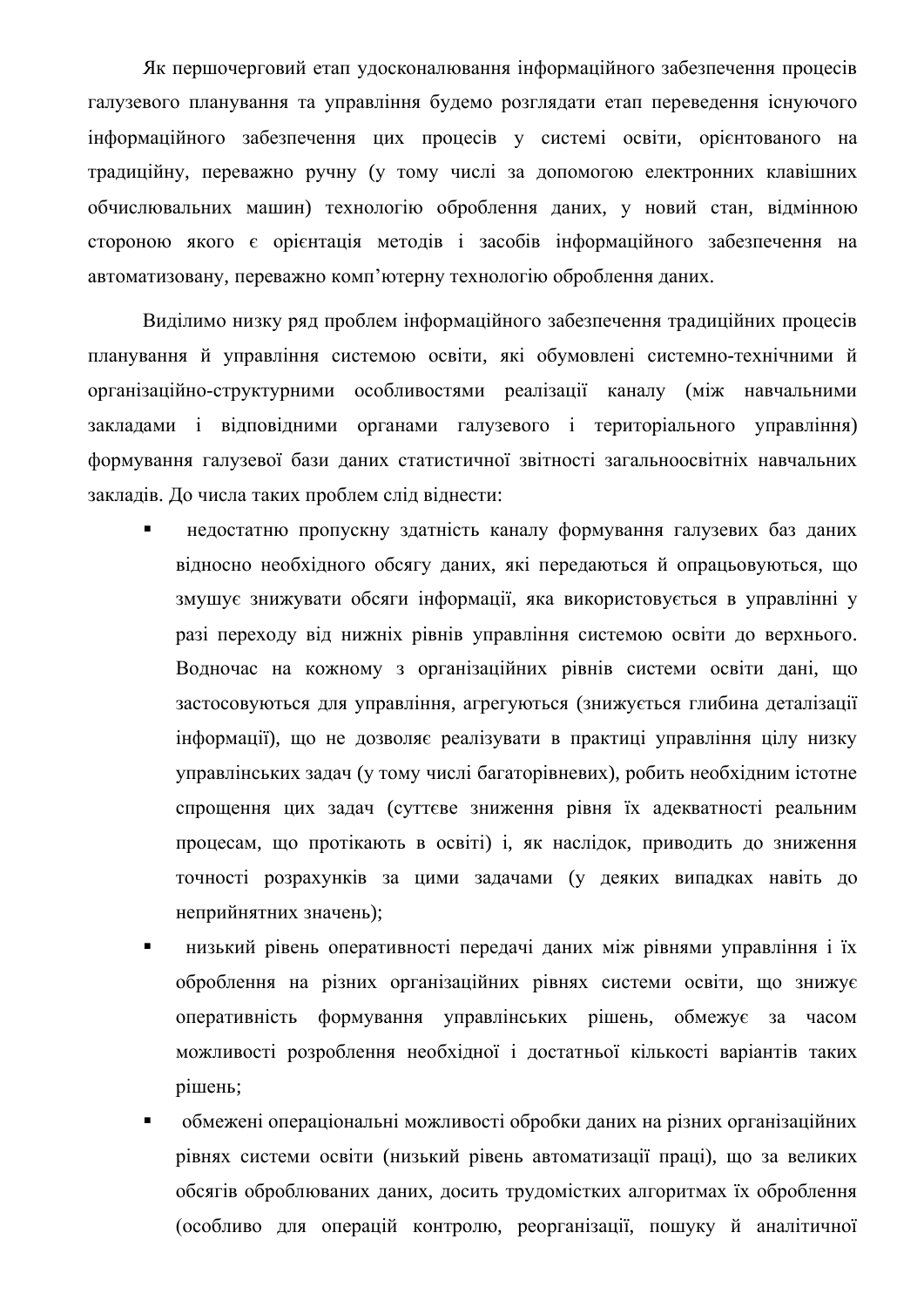обробки даних) і обмеженості часу, що виділяється на ці цілі, неминуче приводить до появи в управлінській інформації додаткових помилок, що не усуваються (через обмеження операціональних ресурсів) на даному рівні управління; за цих же причин, часто не усуваються помилки в інформації, що надходить на даний рівень управління від зв'язаних з ним нижчих організаційних рівнів системи освіти;

- істотну різницю операціональних можливостей оброблення даних у межах одного організаційного рівня системи освіти, що не дозволяє досягти єдності методичного забезпечення процесів формування управлінських даних і забезпечити переважне використання типових проектних рішень щодо їх оброблення;
- багаторівневість і багатоетапність оброблення даних у разі істотних змін алгоритмів їх оброблення і форм представлення, що помітно збільшує загальну трудомісткість робіт і підвищує ймовірність внесення в управлінську інформацію перекручувань (у тому числі навмисних), особливо тих, котрі погано піддаються виявленню за результатами контролю даних;
- невідповідний часу соціальний, змістовий та організаційно-технологічний рівень (культура) праці з обробки управлінських даних в органах управління освітою (непрестижна, низькооплачувана, переважно ручна праця, що за загальної високої трудомісткості і низького рівня автоматизації робіт носить рутинний, неритмічний характер з піковими перевантаженнями), що породжує кадрові проблеми (складність підбору, висока плинність, недостатня кваліфікація кадрів) і, як результат, істотно позначається на вірогідності інформації, що використовується в управлінні.

Перераховані проблеми в цілому є основними, багато в чому взаємозалежними причинами недостатньої точності перетворення управлінської інформації під час формування галузевої бази даних статистичної звітності, роблять цю базу даних суттєво неадекватною реальним процесам і об'єктам системи освіти. Ці проблеми, практично, виражаються у відсутності єдиної та адекватної інформаційної основи прийняття рішень в багаторівневій системі галузевого управління, що в поєднанні з низьким рівнем соціально-економічної ефективності робіт з формування зазначеної бази даних помітно знижує ефективність усього галузевого управління.

Одним з продуктивних підходів, що значною мірою спрямований на розв'язання зазначених проблем, є розвиток структури комп'ютерних систем опрацювання статистичної звітності для забезпечення управління освітою. Цей підхід, власне,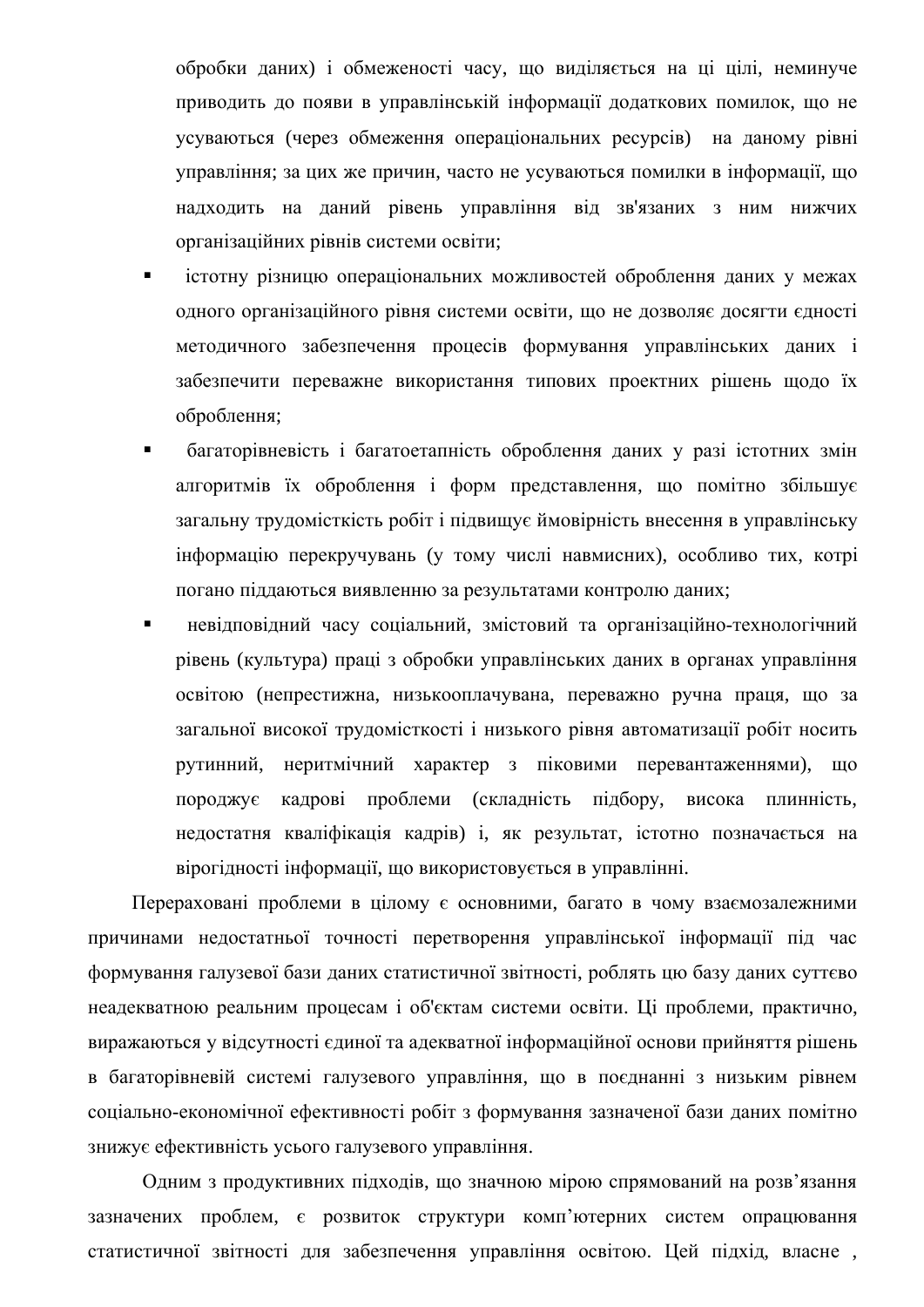передбачає суттєве вдосконалення галузевого документообігу статистичної звітності, визначає і пропонує заходи щодо його розвитку відповідно до потреб практики і наявних ресурсних можливостей реалізації каналу формування галузевої інформаційної бази управління освітою.

Розглядаючи документообіг як системний процес, можна виділити такі його основні атрибути: реквізитний склад документів, структура документів, (сукупність взаємозв'язків між реквізитами документів), структура документообігу (сукупність взаємозв'язків між самими документами або схема документообігу), технологія оброблення документів. Визнаючи важливість удосконалення всіх складових процесу документообігу, підкреслимо, що за умов удосконалення цього процесу на основі ІКТ, на перший план висувається питання розподіленої за організаційними рівнями управління освітою технології оброблення документів, яка повинна врахувати особливості процесу формування складу і структури статистичної звітності на кожному з цих рівнів.

 $I$ снуюча технологія оброблення статистичної звітності (рис. 1) є основою створення інформаційного забезпечення на кожному з рівнів управління освітою. Нині для керівників районного та обласного рівнів якісне інформаційне забезпечення, основу якого складає статистична звітність є необхідною умовою підвищення ефективності управління регіональними системами освіти. Водночас якість інформаційного забезпечення управління можна визначити за такими основними критеріями: повнота інформації, її достовірність та оперативність опрацювання. Розраховувати на успіх можна тільки тоді, коли вдосконалення документообігу буде здійснюватись комплексно, за всіма трьома критеріями. Одначе, нині діюча технологія опрацювання статистичної звітності повністю не відповідає жодному з цих критеріїв. У першу чергу, це зумовлено тим, що на кожному рівні управління, майже повністю застосовуючи ручну технологію опрацювання даних статистичної звітності, створюється своє інформаційне забезпечення з відповідним рівнем інтеграції даних, що значно зменшує як оперативність і достовірність інформаційної бази, так і позбавляє можливість доступу вищих рівнів управління до найбільш об'єктивної і реальної первинної інформації.

За такою технологією терміни оброблення даних статистичної звітності розтягуються на неприпустимо довгий час. Так, якщо термін подання первинної форми статистичної звітності від загальноосвітніх навчальних закладів за формою ЗНЗ-1 на районні рівні є 10 вересня, то термін подання зведеного статистичного звіту за формою 76-РВК на республіканський рівень – 5 жовтня згідно плану статистичних робіт Міністерства освіти і науки України на 2005 рік. За цей період працівники районних і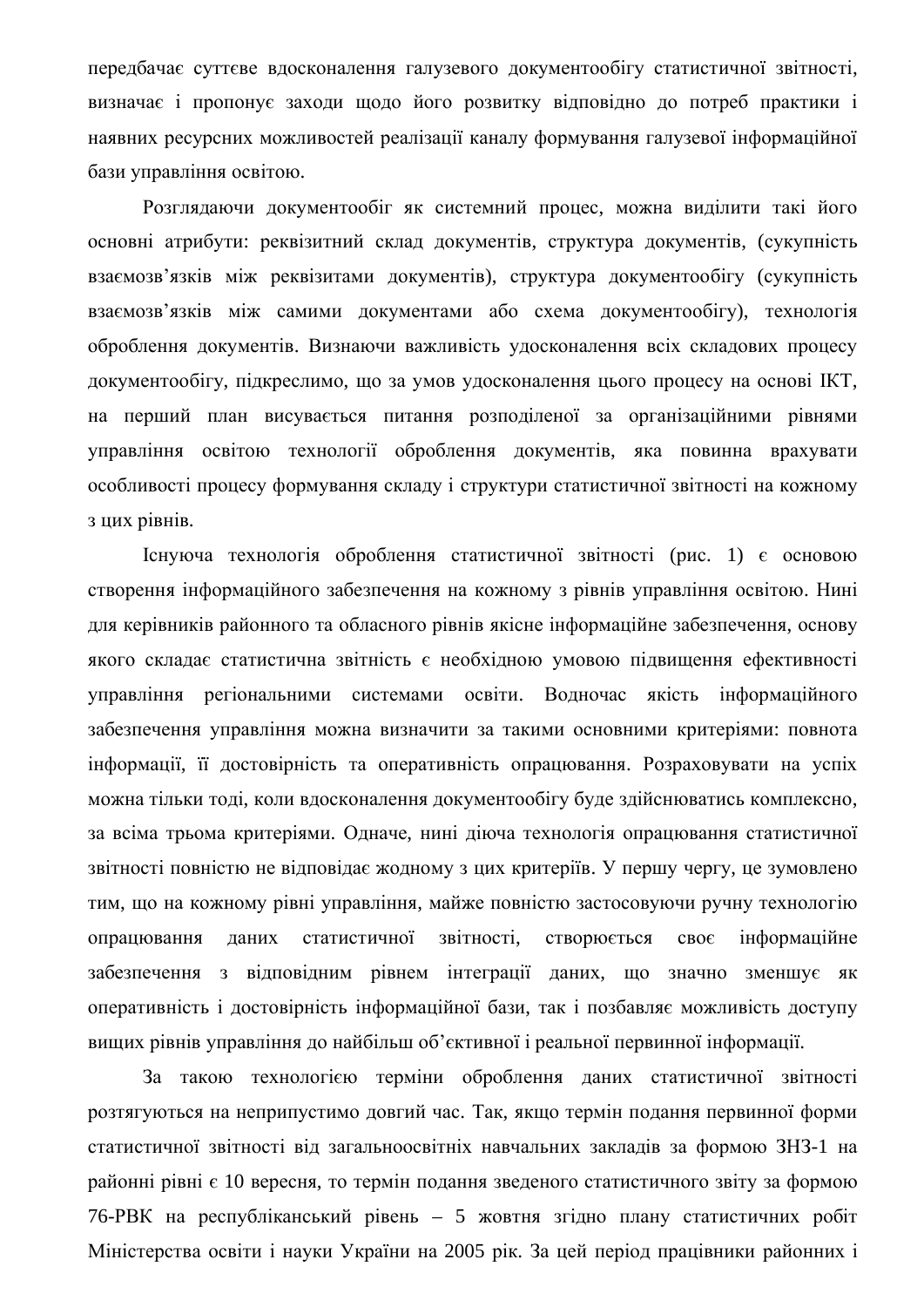обласних рівнів повинні виконати досить великий обсяг робіт з прийому первинних статистичних звітів за формою ЗНЗ-1, їх контролю і формування районних та обласних звітів за формою 76-РВК. Тобто, зведена статистична звітність на початок навчального року з'являється на республіканському рівні тільки в кінці жовтня. Процес формування статистичних звітів за формами Д-4, Д-5, Д-6, Д-7, Д-8, Д-9 з первинної форми ЗНЗ-1 на районних і обласних рівнях продовжується аж до листопада місяця. Останні статистичні звіти по загальноосвітніх навчальних закладах за формами Д-5 і Д-8 надходять тільки в грудні місяці.

Таким чином, загальні терміни оброблення статистичної звітності загальноосвітніх навчальних закладів на початок навчального року за такою технологією розтягуються майже на чотири місяці. Чи можна розраховувати на достовірність та цінність такої інформації, чи не втратила вона свою актуальність? Так, безперечно втратила. За цей час у системі освіти відбулись суттєві зміни, а управлінці вимушені приймати свої рішення, користуючись неадекватною інформацію. Тому на практиці непоодинокі випадки, коли управлінські рішення приймаються не тільки невчасно, а й є помилковими.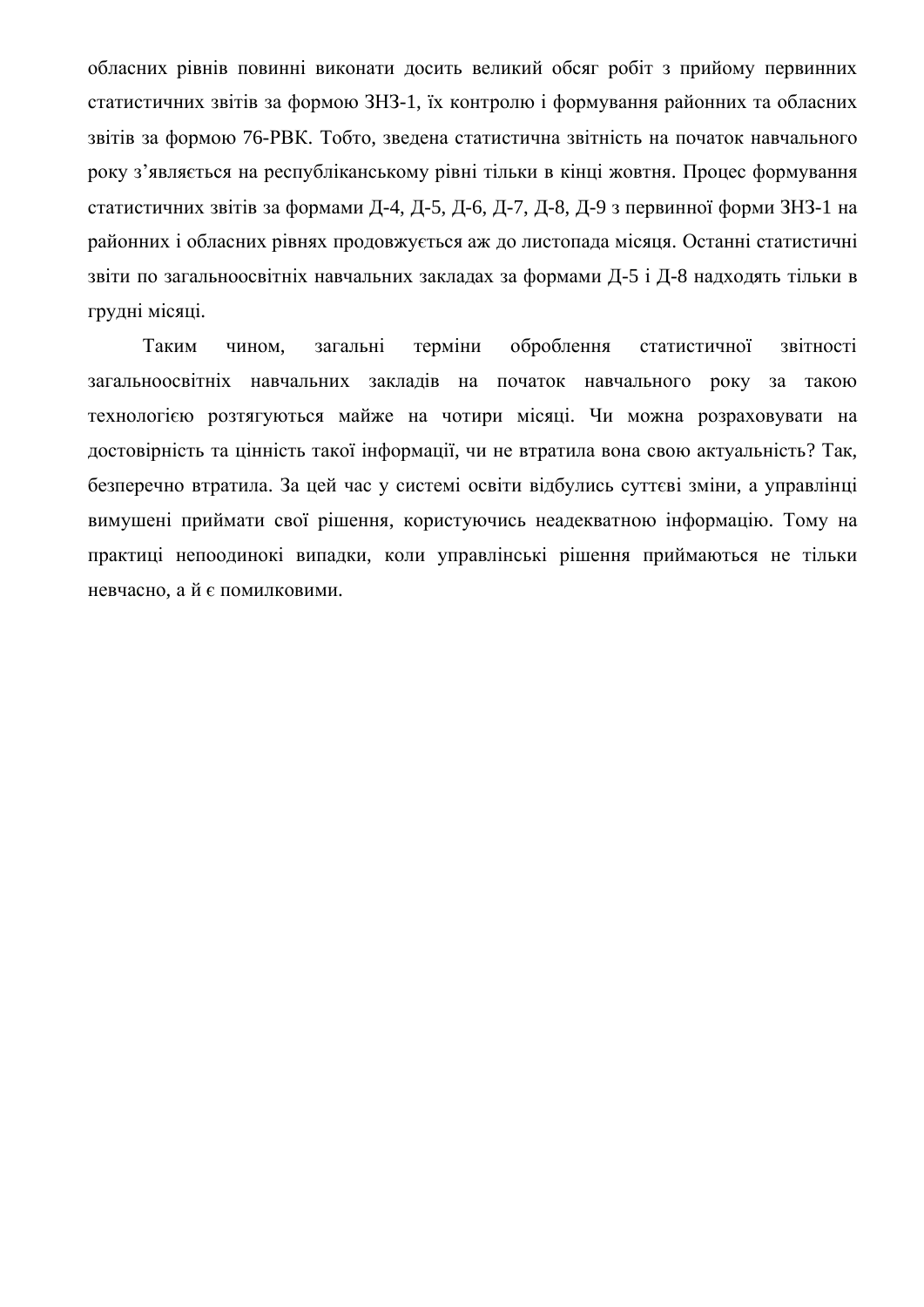

 $H$ *авчального закладу* 

 $O$ *бласний* рівень

### Рис.1. Технологія оброблення статзвітності віл ЗНЗ по рівнях управління **(станом на початок 2005 року)**

Як показав аналіз, найбільш напруженим і трудомістким у діючій технології оброблення статистичної звітності є районний рівень управління освітою (районні відділи освіти), де відбувається найскладніший з технологічної точки зору процес оброблення статистичної звітності – процес формування з первинної статистичної звітності за формою ЗНЗ-1 (звітність загальноосвітніх навчальних закладів) усіх регламентованих форм статистичної звітності районного рівня управління (76-РВК, Д-4, Д-5, Д-6, Д-7, Д-8, Д-9). У свою чергу, на обласному рівні управління з цих статистичних звітів шляхом простого сумування даних районних звітів формуються обласні статистичні звіти за кожною із зазначених форм.

Розглянемо, яке ж місце в діючій технології оброблення статистичної звітності займають IKT. Як видно з рис.1, комп'ютерна обробка статистичної звітності починається тільки з обласного рівня, тобто з рівня, на якому, як уже зазначалось,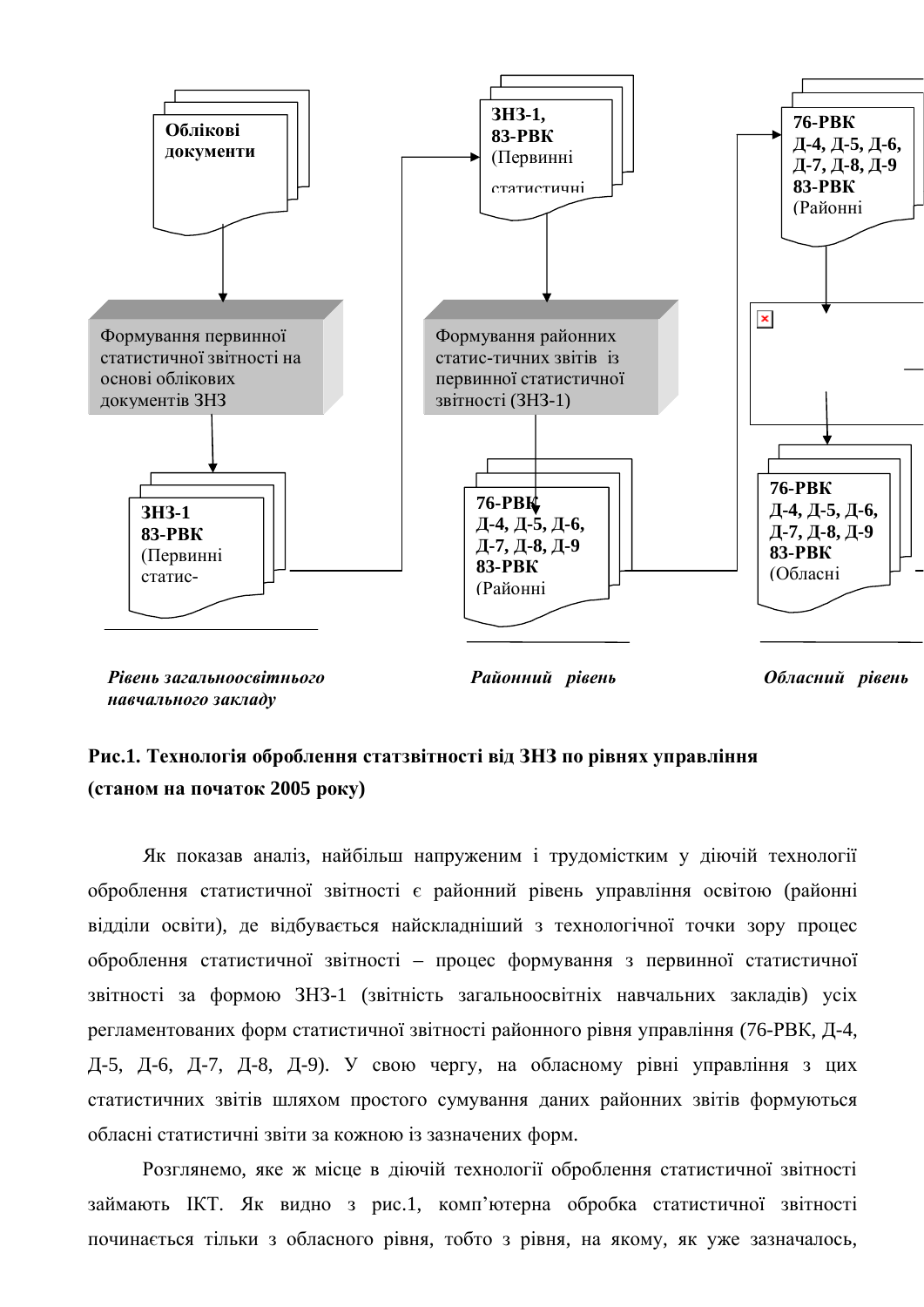здійснюється тільки сумування агрегованої інформації, що представлена в районних звітах. Тому, відносно нескладні за обсягами й алгоритмами процедури оброблення статистичних даних на обласному рівні управління не дозволяють розраховувати на суттєве покращення якості інформаційного забезпечення управлінських процесів.

На наш погляд, для успішного і якісного формування єдиного для всіх рівнів управління освітою інформаційного забезпечення впровадження ІКТ повинно починатись на рівні загальноосвітнього навчального закладу та на районних рівнях управління освітою. Реалізація наскрізної комп'ютерно орієнтованої технології, що розгортається, починаючи з шкільного рівня, сьогодні є можливою тільки в тих регіонах, де комп'ютеризація шкіл практично закінчена. Мова йде про ті регіони, де всі загальноосвітні навчальні заклади вже мають сучасні комп'ютерні засоби, що можуть бути застосовані для формування інформаційних баз даних з обліку педагогічних працівників, контингенту учнів, матеріальної бази та інших баз даних, які складають інформаційну основу формування первинної статистичної звітності на рівні навчального закладу.

Впровадження ІКТ для забезпечення комп'ютерно орієнтованого процесу оброблення статистичної звітності загальноосвітніх навчальних закладів на районному рівні є справою найбільш реальною, оскільки всі (майже всі) районні відділи освіти України вже оснащені сучасними комп'ютерними засобами. Та й кількість загальноосвітніх навчальних закладів у районах відносно невелика (від 5 до 70 шкіл). За такою кількістю статистичних звітів за формою ЗНЗ-1 формування первинної інформаційної бази може бути виконано в стислі терміни (1-3 дні). Створена таким чином інформаційна база первинної статистичної звітності на районних рівнях може бути основою для створення єдиного інформаційного забезпечення всіх рівнів управління освітою. Наявність таких інформаційних баз за формою ЗНЗ-1 на обласному рівні дасть можливість доступу працівників цього рівня управління до інформації по кожному загальноосвітньому навчальному закладу області, що значно покращить інформаційне забезпечення прийняття управлінських рішень. Крім того, за такою технологією майже вдвічі скорочуються терміни загального циклу оброблення статистичної звітності при одночасному підвищенні достовірності статистичної інформації.

Одначе, найбільш результативним напрямом удосконалення технології формування галузевої статистичної звітності є впровадження ІКТ на рівні загальноосвітніх навчальних закладів. Водночас досягається найбільший ефект щодо комплексного слідування критеріям ефективності формування єдиної інформаційної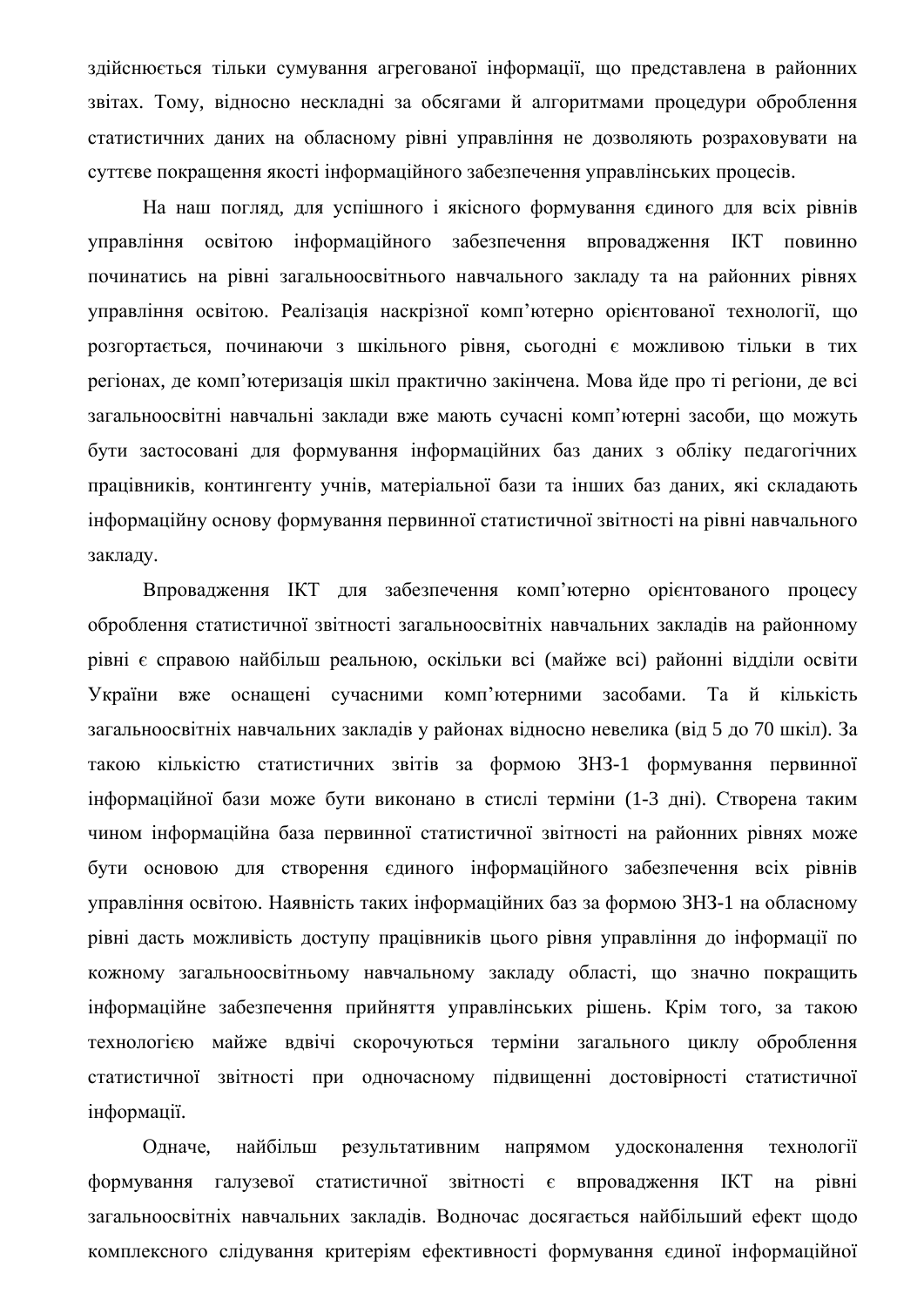галузевої бази статистичних даних по загальноосвітніх навчальних закладах. І, як наслідок, достовірність інформаційної бази й оперативність її оброблення в галузі досягає найвищого рівня.

На рис. 2 представлено розвиток структури інформаційних потоків каналу формування галузевої бази статистичних даних під час переходу від традиційної до автоматизованої технології галузевого управління. Забезпечуючи такий розвиток інформаційної структури каналу формування галузевої інформаційної бази, вдається значно позбавитись перерахованих вище проблем. Водночас, що особливо важливо, галузеві й територіальні органи управління на кожному з організаційних рівнів системи освіти одержують доступ до всієї бази даних (до рівня її елементів, що в деякій їх сукупності характеризують окремі навчальні заклади), у той час як органи управління освітою цілком звільняються від робіт з формування цієї бази даних.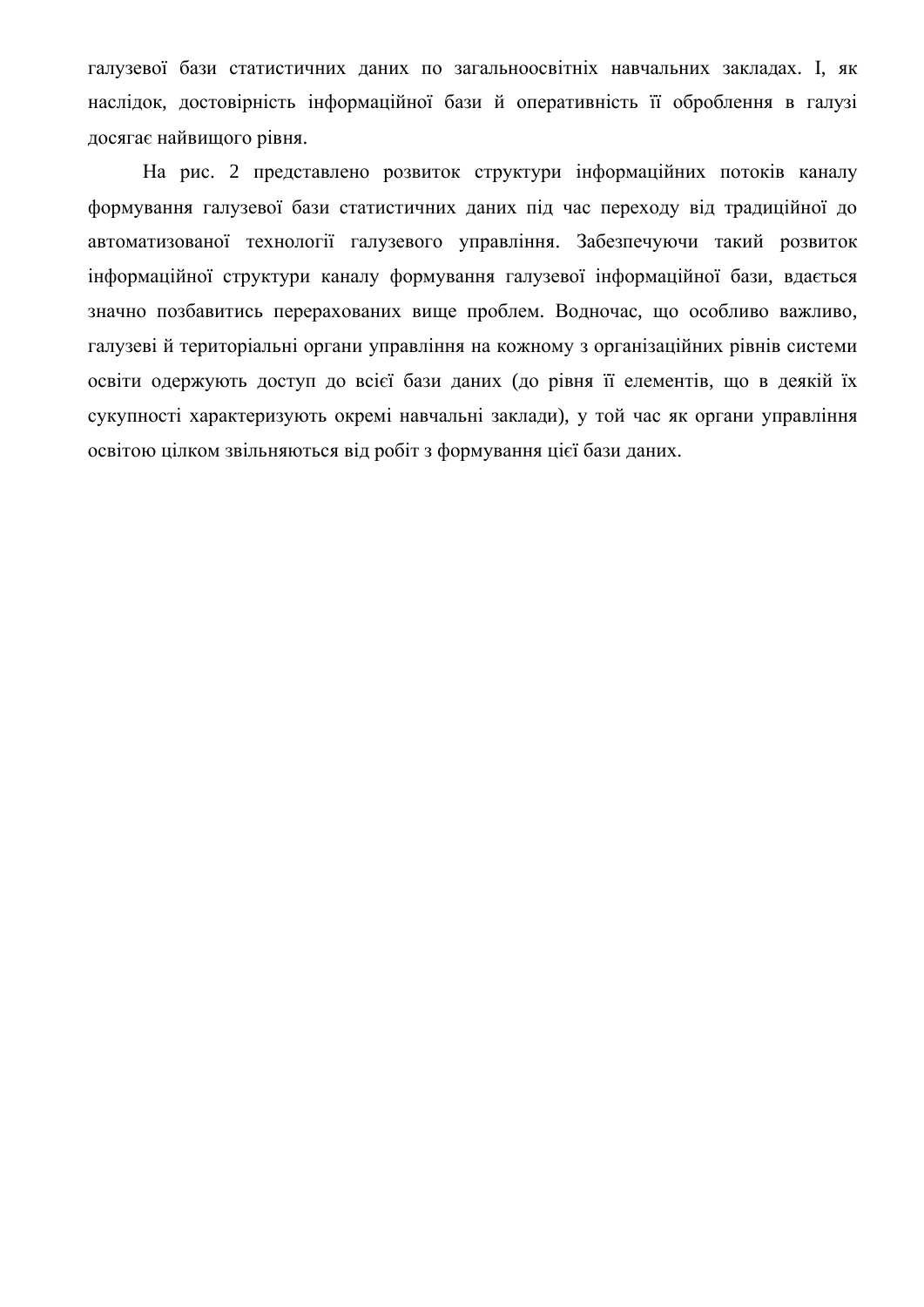

Рис.2. Технологічна схема комп'ютерної обробки статзвітності від ЗНЗ по рівнях управління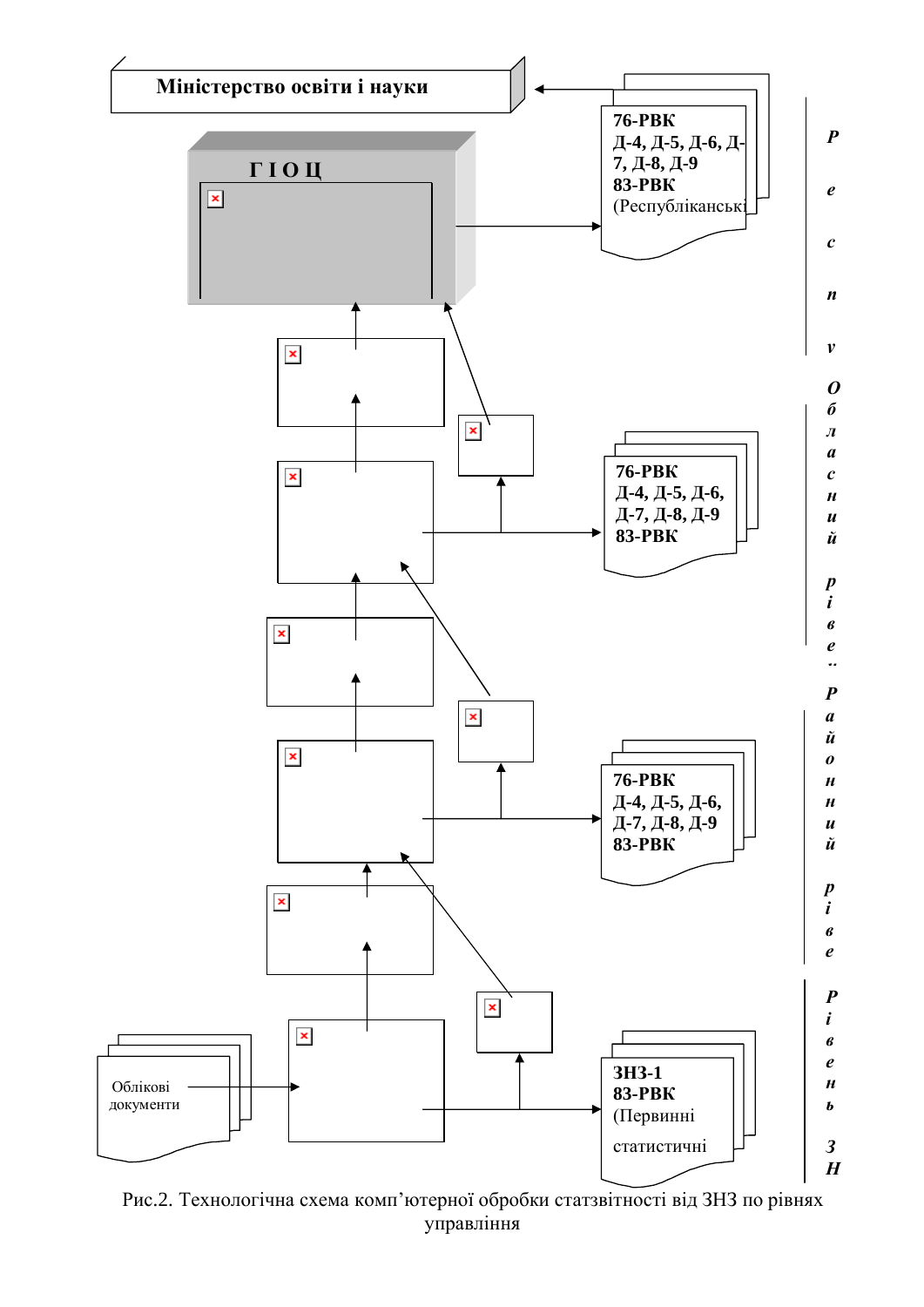Крім цього, впровадження ІКТ на рівні загальноосвітніх навчальних закладів дозволить реалізувати цілу низку нових, дуже необхідних, як на районних, так і обласних рівнях, управлінських задач. Це, у першу чергу, – персональний облік і моніторинг педагогічних працівників та контингенту учнів, бібліотечного фонду та потреби в підручниках, матеріальної бази загальноосвітніх навчальних закладів, у тому числі наявність комп'ютерної техніки, інших засобів навчання та ефективності їх використання як в навчально-виховному процесі, так і в управлінні навчальним закладом тощо.

Наявність такої інформаційної бази даних дасть можливість вищим рівням управління освітою і держави більш детально (за необхідності) бачити стан галузі, виявляти її вузькі місця й оперативно реагувати на виявлені недоліки, використовувати цю базу для прогнозування розвитку освіти на її різних організаційних рівнях.

Вочевидь, що запропоноване тут удосконалювання структури інформаційних потоків каналу формування галузевої бази статистичних даних передбачає відповідний розвиток й інших її компонентів і, у першу чергу, галузевої уніфікованої системи документації, орієнтованої на нову структуру інформаційних потоків та автоматизовану технологію галузевого управління.

#### Список використаних джерел

1. *Биков В.Ю., Гапон В.В., Плескач М.Л.* Розвиток структури комп'ютерних систем опрацювання статистичної звітності для забезпечення управління освітою // Комп'ютер у школі та сім'ї. – 2005. – №3. – С. 3-6.

2. *Гуржий А.М., Биков В.Ю., Гапон В.В., Плескач М.Я.* Інформатизації і комп'ютеризації загальноосвітніх навчальних закладів України – 20 років // Комп'ютер у школі та сім'ї. − 2005. – №5(45). – С. 3-11.

## СОВРЕМЕННАЯ СТРУКТУРА АВТОМАТИЗИРОВАННОЙ СИСТЕМЫ СТАТИСТИЧЕСКОЙ ИНФОРМАЦИИ О ДЕЯТЕЛЬНОСТИ И РАЗВИТИИ ОБШЕОБРАЗОВАТЕЛЬНОЙ ШКОЛЫ

**Быков В.Е., Гапон В.В., Плескач М.Л.** 

#### **Аннотания**

В статье доказаны преимущества использования ИКТ в процессе обработки статистических данных и отчетности в системе управления общеобразовательных учебных заведений. В связи с этим, определены проблемы и проведен анализ современного состояния информационного обеспечения общеобразовательных учебных заведений.